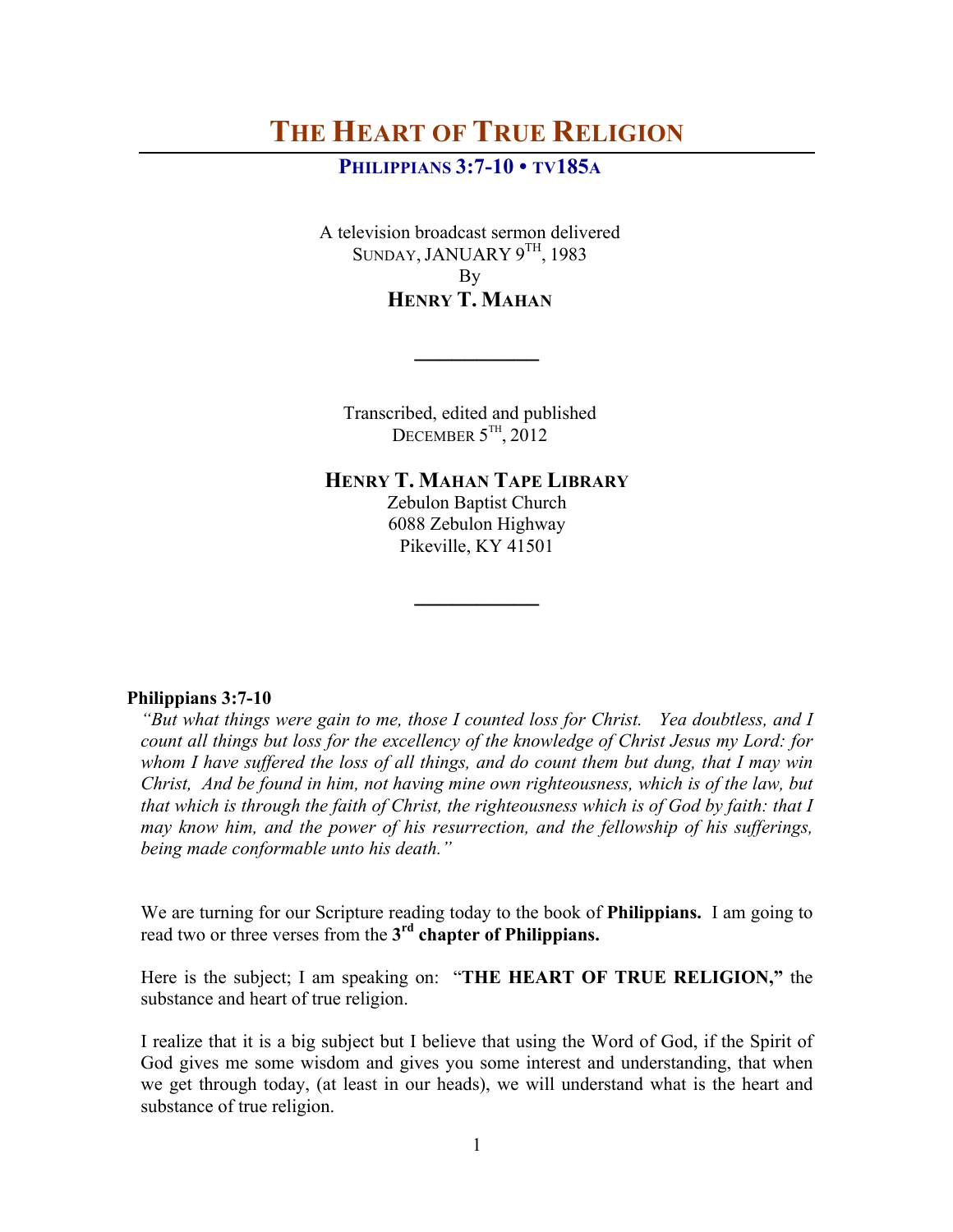Now, let's read **Philippians the 3rd chapter,** beginning with **verse 8:** Of course, you know that the apostle Paul is speaking here and says: *"yea doubtless and I count all things but loss for the excellency of the knowledge of Christ Jesus my Lord: for whom I have suffered the loss of all things and do count them but dung* (rubbish) *that I may win Christ and be found in him, not having mine own righteousness which is of the law, but the righteousness of God which is by the faith of Jesus Christ the Lord, that I may know him and the power of his resurrection* (his resurrected life)."

Now; there are three statements in there that I believe contain the substance and heart of true religion. Paul says, "I *count everything but loss for the excellency of the knowledge of Jesus Christ."* Then he says, *"That I may win Christ and be found in him."* Then he says, *"That I may know Christ and the power of his resurrection."* 

Now, what is the heart, the essence and substance, of true religion?

My friends, religion is not hard to find; religion is everywhere. Where you find men you find religion of some sort. In fact, if you will go back to man's beginning, the first murder, the first quarrel, as far as we know, the first shedding of human blood was a religious battle.

It was a religious quarrel. It took place between two brothers. There was Abel who approached God by grace, free grace, through the blood sacrifice, and Cain, who chose to approach God on the merits of his own efforts and works.

These two systems would not blend; they could not live together. They fought and Cain killed his brother Abel. The first murder on this earth was over religion.

Then, you find religion when God confused and confounded man's language (there was a time when everybody spoke the same language). God confused and confounded men's language and gave them several languages.

Why? They were in the midst of a religious effort to build a tower to heaven. They wanted to come to God their own way, by their own efforts. They were going to try to build a tower to heaven.

Then, there was Israel in the wilderness. They left the worship of God but they didn't leave religion. They refused the leadership of God but not religion. When they turned from the worship of the true God they built them a golden calf to bow to.

So, wherever you have men, even those who depart from the worship of the living God, they have to have something to worship. They have to have some sort of refuge. They have to have some sort of hiding place.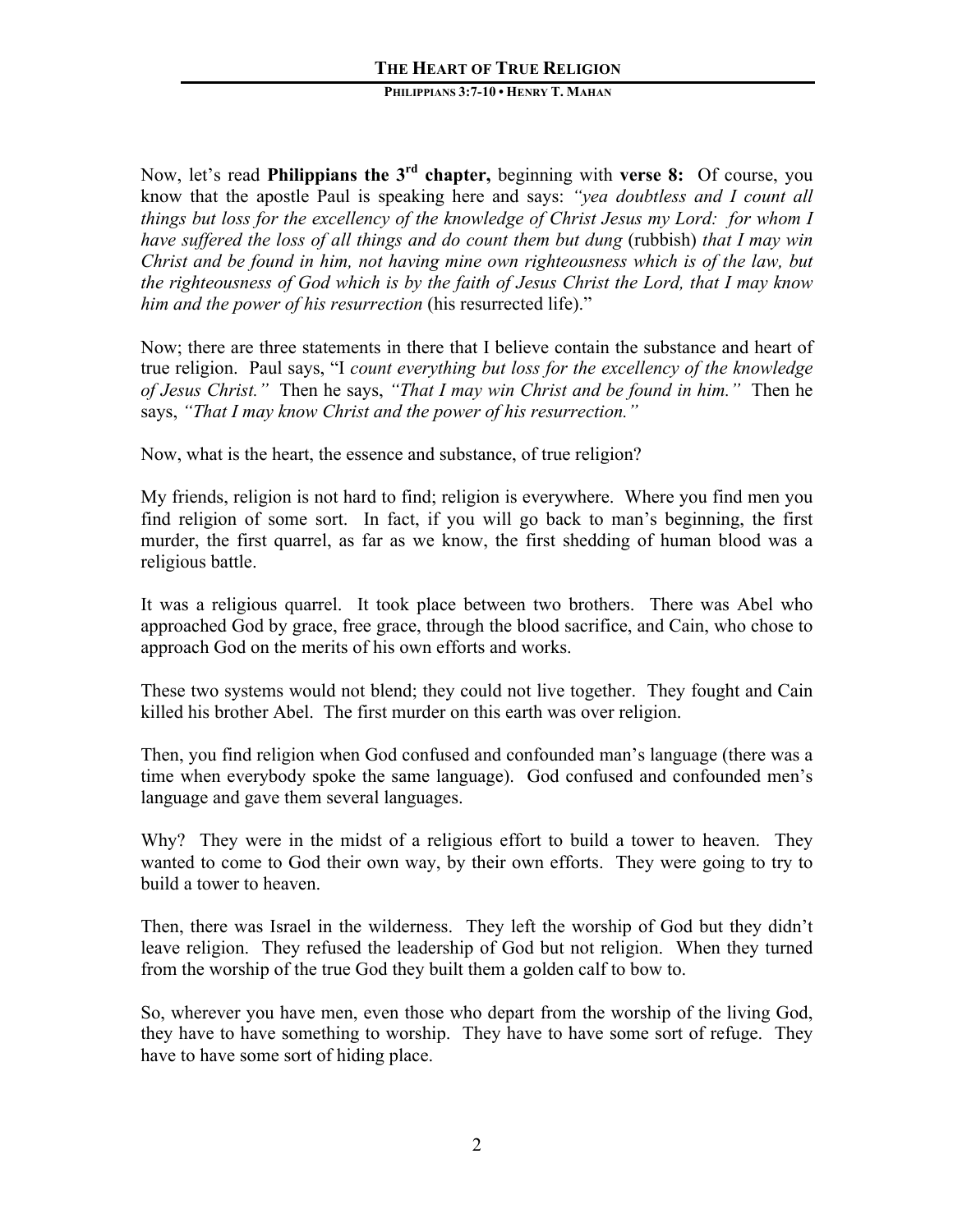Then, the men who delivered Jesus Christ into the hands of the Romans to be crucified were not drunks. They were not blasphemers. They were not harlots and they were not men and women of the streets; they were religious people.

They were men and women of the synagogue, men and women of the temple, and men and women of theology. They were religious leaders. Religion is everywhere.

Even to the pagan philosophers of Corinth; the apostle Paul stood on Mars Hill and declared these words; *"ye men of Athens."* No more of a pagan city existed; a city of philosophy, a city of orators, a city of much worldly wisdom and learning. *"Ye men of Athens; I perceive that in all things that you are most religious."* 

So, religion is not hard to find; religion is everywhere. True religion is hard to find for true religion is not found in temples and cathedrals. True religion is not found in material objects of pagan worship and idolatry.

True religion is not found even in books, creeds, and catechisms. True religion is not found in confessions and statements of faith. True religion is not found in altars, rituals, and ceremonies. True religion is not found in Holy Days and Sabbaths, rules and laws.

True religion is found in the heart; it is heart worship. God is Spirit and *"they that worship God worship him in spirit and truth."* 

True religion is found in the heart of a regenerated believer; that is where it is found; it is always heart worship. It is always a heart work; it is always a heart relationship which can do without any material object except the Word of God.

*"My son,* the Lord says; *give me your heart, give me your heart."* God looks not on the *"outward countenance."* This is what God said to Samuel when he would anoint one of the sons of Jesse to be king of Israel, a man that was not of God's choosing.

He said, *"Look not on his outward countenance, Samuel; do not be taken up with the beauty and strength of this man. God looks not on the outward countenance, God looks on the heart."*

He said through David, the sweet Psalmist of Israel; "*the Lord is nigh unto them of a broken heart. The Lord saveth such as be of a broken heart and a contrite spirit. With the heart man believeth unto righteousness."*

You see, true religion is not found in temples, it is not found in books and it is not found in ceremonies and Sabbaths. It is not found in Holy Days. True religion is not found in the bending of the knee or even the bowing of the neck.

True religion is not found in the crossing of the hands; true religion is found in the heart. It is a heart experience and it is a heart relationship.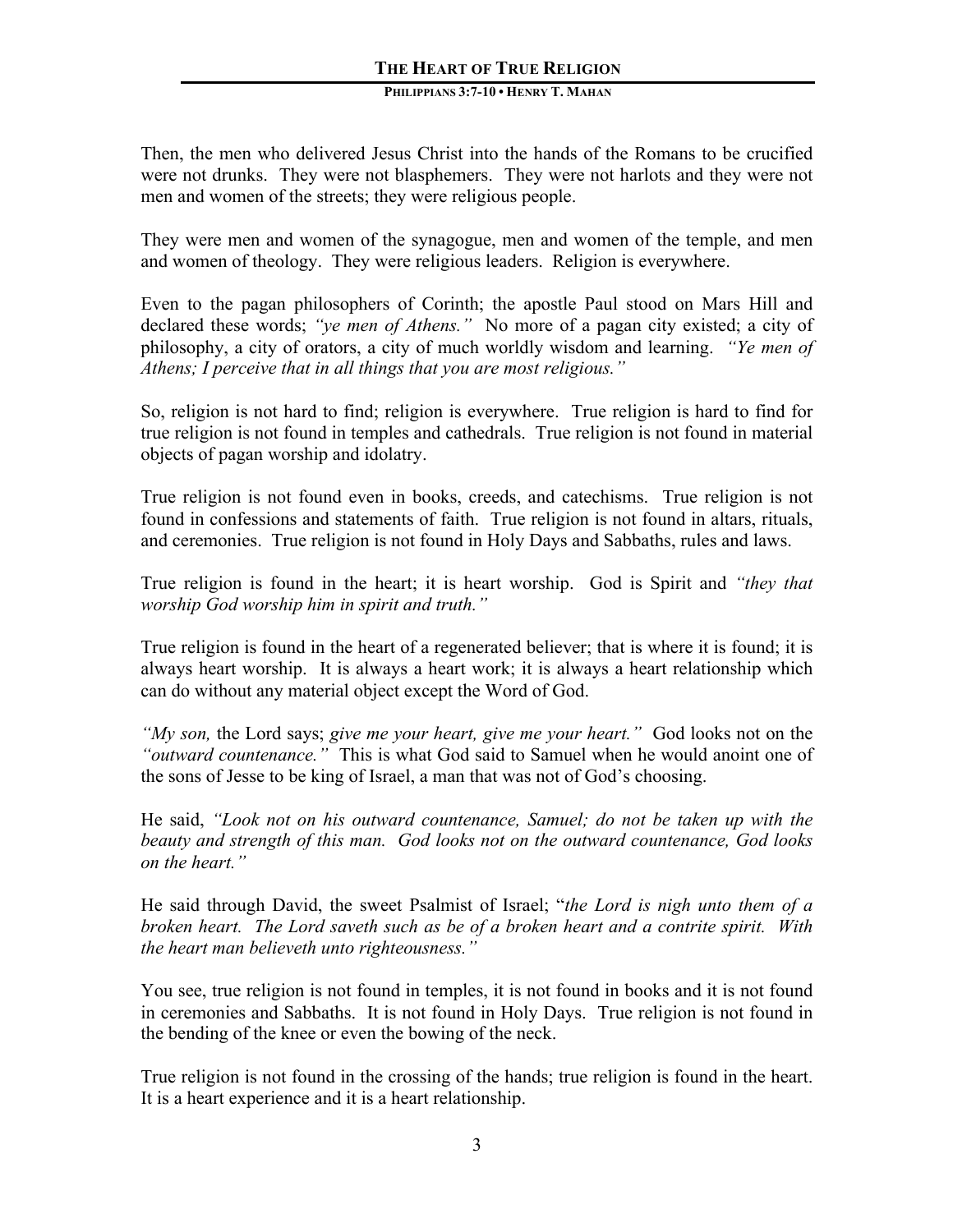Let me give you several things here that I think will be helpful, they are at least to me.

First of all: True religion consists of a right knowledge of God.

Now, when our Lord spoke to the woman at the well, she said; *"our fathers worship in this mountain. You Jews say that Jerusalem is the place to worship.*" Our Lord replied; *"You worship and so do your fathers* (ancestors) *worship, but you worship you know not what."* 

We know what we worship. The apostle Paul said, *"I know whom I have believed."* So, true worship, true religion, first of all, consists of a right knowledge of the living God.

God is Holy. You cannot worship a God you do not know; God is holy. Isaiah said, *"Holy, Holy, Holy, Lord God Almighty."*

God is not only holy, but God is sovereign. They said, *"David; where is your God?"* David said, *"Our God is in the heavens; he hath done whatsoever he hath pleased. Whatsoever the Lord pleased that did he in heaven, earth, in the seas, and in all deep places."* 

Our God is sovereign, almighty, and omnipotent. Our God is righteous. *"God will be no means clear the guilty. The soul that sinneth, it shall surely die.*" Our God is righteous; *"Shall not the judge of the earth do right?"* He is righteous; He is just and He is exact. God is righteous and holy.

Our God is love; *"He is plenteous in mercy. He is rich unto all that call upon him. He delights to show mercy. God is love."* Yes, He is omnipotent; He is omniscient, and He is omnipresent.

True religion begins with a right knowledge of the living God. That is what our Lord said about eternal life. Read **John 17: 2 and 3;** *"Eternal life is to know thee the only true God and Jesus Christ whom thou hast sent."* It is to know God.

Secondly: This may be helpful; true religion consists not only of a right knowledge of God, but true religion consists of a right knowledge of us. A right knowledge of God leads to a right knowledge of us.

For example, I mentioned Isaiah's experience. He said, *"I saw the Lord high and lifted up. His train filled the temple. The cherubim's and seraphim's cried; holy, holy, holy, Lord God of hosts."*

Then he replied; *"Then said I; woe is me; I am a man of unclean lips and I dwell in the midst of a people of unclean lips."* That is what Isaiah realized when he saw the Lord.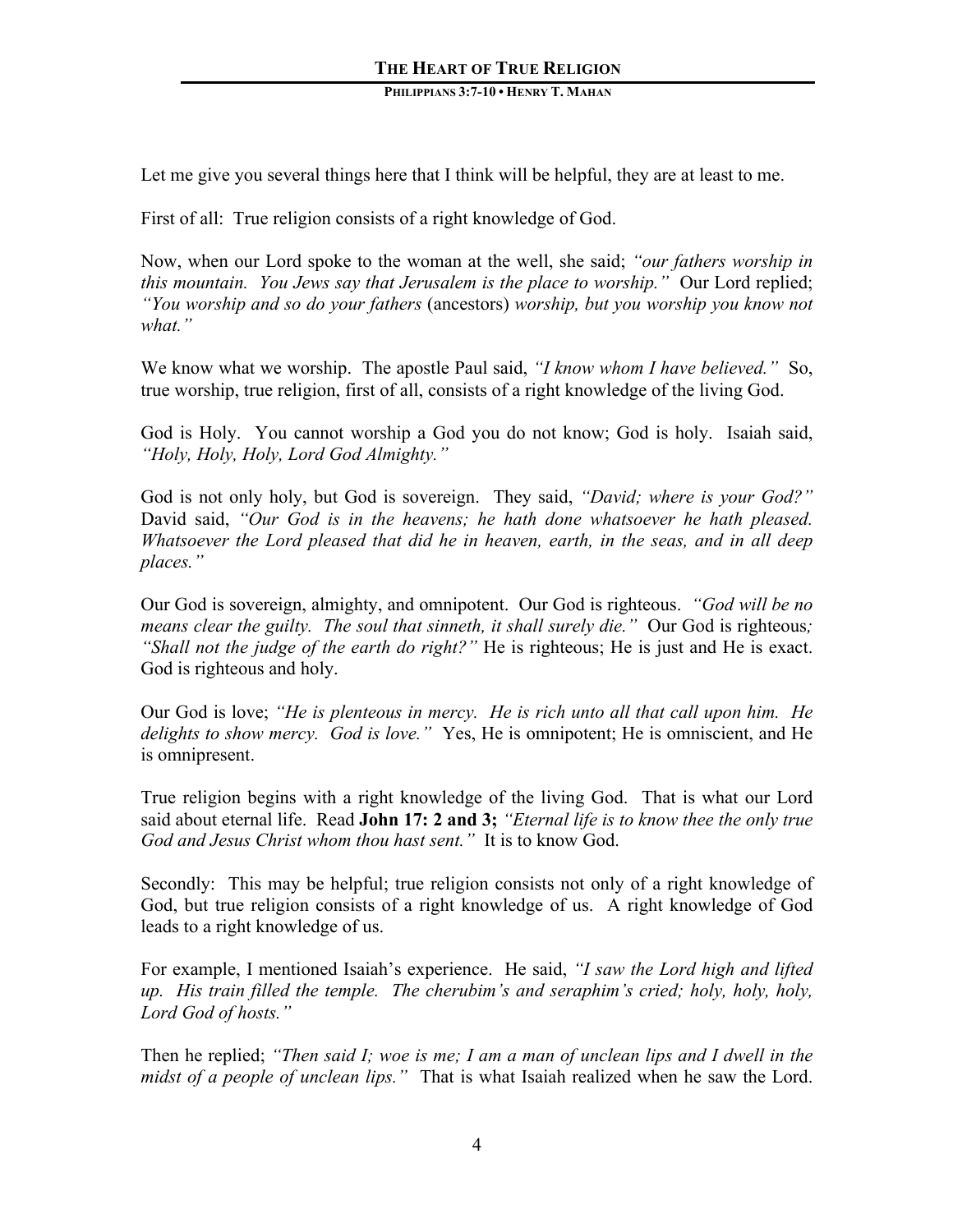He came to a right knowledge of God, His power, His holiness, His greatness, His majesty and his righteousness.

When he did, he saw himself. God is love and man is hate. God is light and man is in darkness. God is truth and man is error. God is truth and man is a liar. Everything God is, we are the opposite. We are to the other extreme.

David said, *"When I consider the heavens, the work of thy hands, the stars, the moon, the sun, the things that thou hast made, what is man that thou art mindful of him?"* That is my reaction. When I consider God's power and holiness and greatness; my next question is; *"what is man that thou art mindful of him?"*

Job said, *"I have heard of the Lord by the hearing of the ear and now mine eyes seeth thee, wherefore, I hate myself."* Yes sir, man's dignity fades into nothingness in the presence of God's majesty. Man's pride fades into nothing in the presence of God's glory.

What are we? *"What do we have that we didn't receive?"* Man's righteousness and merit; do we dare talk of our merit? Do we dare talk of our righteousness? Do we dare talk about our holiness when we stand in the presence of God who is holy? God is holy.

Then we talk about a person that is a "holy man," *"there is none good; there is none that seeketh after God. There is none that understandeth; all have sinned and come short of God's glory. Man at his best state is altogether vanity. Our righteousnesses are filthy rags. We all do fade as the leaf."*

Dare we tag the title, "holy" on any man and "godly" on any man? God is holy. *"All flesh is grass and the glory of man as the flower of the field. The grass whithereth and the flower fadeth for the spirit of God bloweth upon it."*

*"Cry,"* God said to the prophet, "*cry."* And he said, "*What shall I cry?" "All flesh is grass."* That is what you cry; you cry, *"Holy, holy, holy, Lord God of hosts."* Then, with the other breath, you cry; "Ungodly, unclean, and guilty is fallen man." This is true religion, I'm not talking about religion; I am talking about true religion.

Thirdly: True religion arises from a sense, an understanding of the great, mighty, and merciful things that God has done for fallen sinners by His grace through Christ Jesus.

David said; *"Who am I and what is my house that you should show mercy unto me?"* Now, you think about that when you consider the greatness of God, His majesty and holiness, His independence, and His sovereignty.

When you consider the filthiness, guiltiness, and corruption of man by nature and by will and by choice and by practice, who am I and what is my house that God should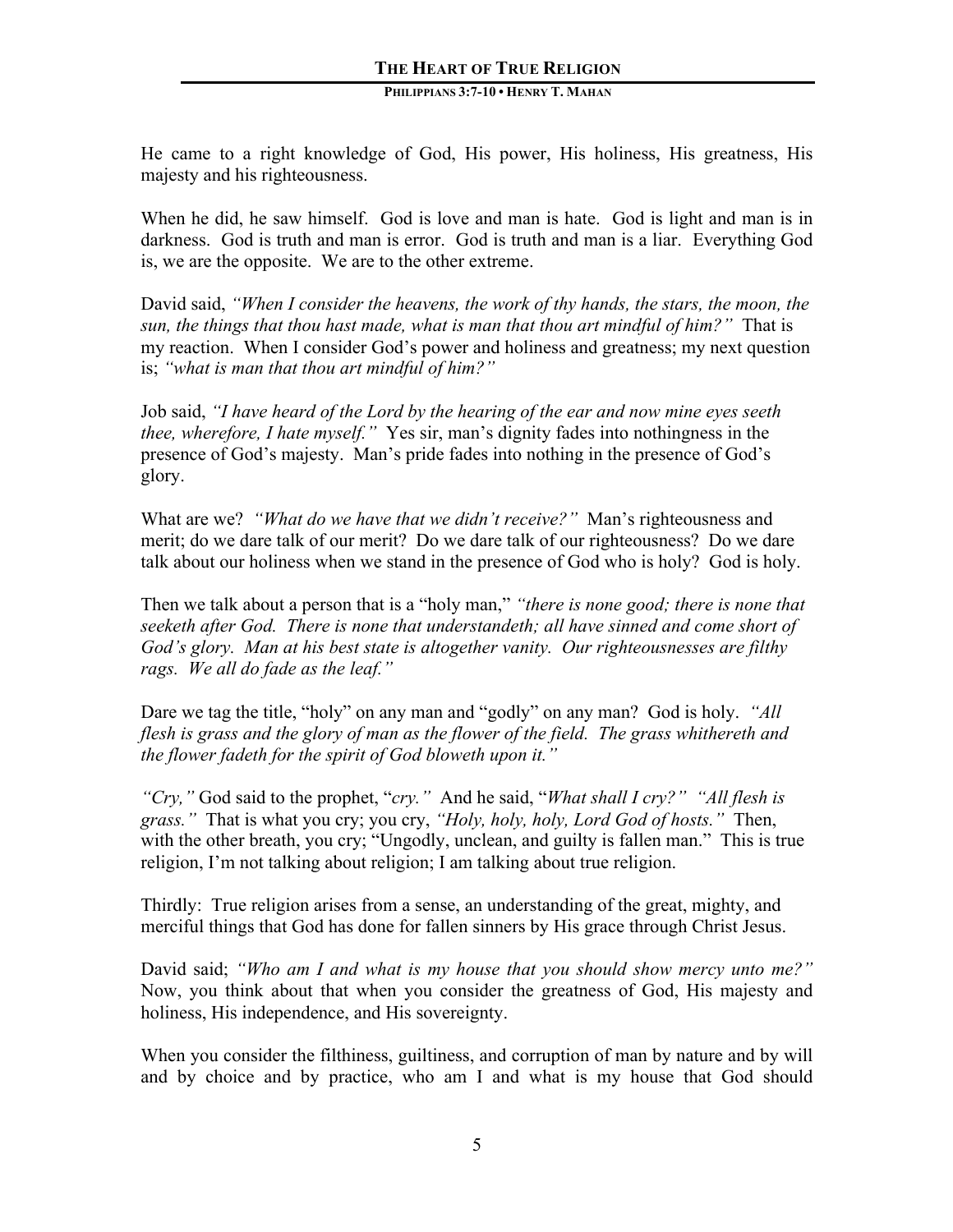condescend to even look my way, much less to reach my way, must less to give me strength to lay hold on him.

**Ephesians 2: verses 2 through 4** says; *"In times past, we all walked according to the course of this world, according to the prince of the power of the air."* That is Satan; he was our leader*.* We had our conversation, citizenship and behavior in the *"lust of the flesh, fulfilling the desires of the flesh and the mind and were by nature children of wrath, even as others."*

That's our condition; that is what we were. That is what we are by nature. But, the next two words, *"But God."* We didn't move His way, He moved our way. We were dead, depraved, and helpless. We didn't want God.

We loved our sin. We lived our hog waller. We loved our darkness. *"But God* (but God!)*, who is rich in mercy, for his great love, wherewith, he loved us."* We didn't love him; He loved us. *"Herein is love, not that we loved God; he loved us, for his great love, wherewith, he loved us even when we were dead in sins, hath quickened us together with Christ. By grace are ye saved."*

**John 3:16** says; *"For God so loved the world that he gave his only begotten son."* In **Galatians 4: 4 and 5,** it says; *"In the fullness of time God sent forth his son, made of a woman, made under the law to redeem them that were born under the law."*

Yes, true religion consists of a right knowledge of who God is, His holiness, His majesty, His righteousness, and His justice. It consists of what man is by nature and by practice. Then, true religion consists of the great thing God has done for us through Jesus Christ our Lord, by his grace.

Fourthly: True religion produces something; it produces. It is not lifeless; it produces something; it produces a well-grounded hope, based on the Word of God, of our own interest in His mercy.

Men who have true religion not only have a knowledge of who God is and what they are and what Christ has done for them by his grace and by his blood and death, but they have a well-grounded hope and assurance based on the Word of God of their own interest in that Gospel and in that grace.

John said, *"We know that we have passed from death unto life."* Paul said*, "I know whom I have believed."* Job said, *"I know that my redeemer liveth."* David said, *"The Lord is my shepherd."*

Peter said, *"For as much as you know that you are not redeemed with corruptible things such as silver and gold from your vain conversation received by tradition from your fathers but with the precious blood of Jesus Christ as of a lamb without spot or blemish."*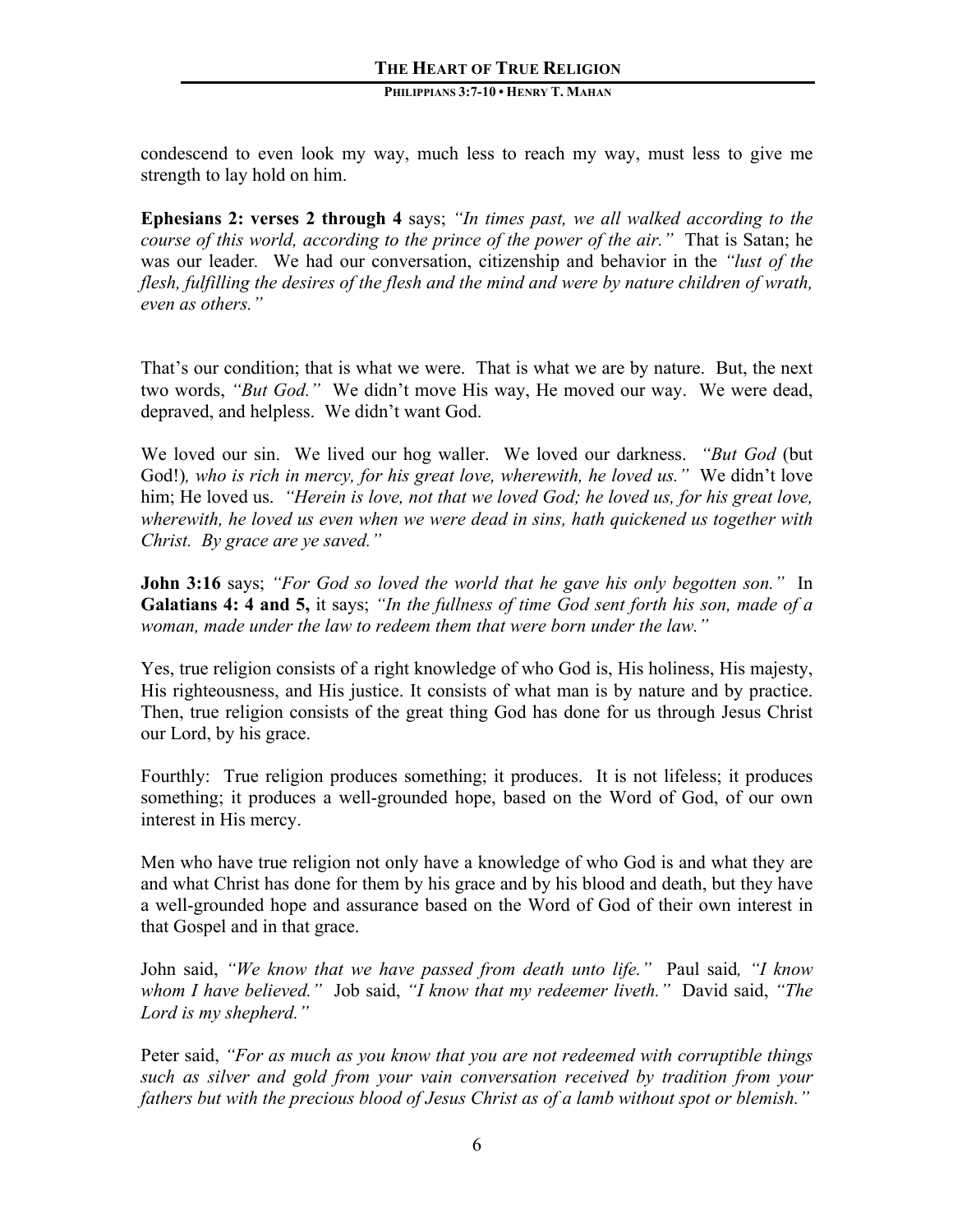#### **PHILIPPIANS 3:7-10 • HENRY T. MAHAN**

Paul said, *"He was made sin for us."* He knew no sin. *"He was made sin for us that we might be made the righteousness of God in him."* Isaiah wrote; *"He was wounded for our transgressions. He was bruised for our iniquities. The chastisement of our peace was upon him and by his stripes we are healed."*

We know, we have confidence and assurance. John wrote in **1 John 5;** *"this is the record;* (this is God's Word; this is true), *that God hath given to us eternal life and this life is in his son: And he that hath the son of God hath life. He that hath not the son of God shall not see life,"* hath not life, hath not life.

Fifthly: True religion produces. It produces and consists of knowledge. It produces and consists of awareness. It produces a principle of sincere love to God.

That's exactly right: True religion is not a side-line. True religion is not a hobby. True religion is not a vocation; it is an experience; it is a state of being; it is a condition of life that continues. It produces a principle of sincere love to God, not pretense, and not just a profession.

I kind of dislike the term "profession of faith." I don't know how but it just smacks of something that a fellow shows off that really doesn't exist at all. Christ said, *"Peter, do you love me?"* 

Peter said, *"Lord; you know that I love you."* Christ said, *"Feed my sheep."* Again he said, *"Peter, do you love me?"* He said, *"Lord; you know that I love you; then feed my lambs. Peter, do you love me? Lord; you know all things; you know that I love you; feed my sheep."*

I will tell you this, my friend; true love produces service to Christ, and worship of Christ. True love leads men to serve Christ. True love motivates and constrains us to walk with Christ. True love casteth out fear; it produces, it always produces.

In fact; Paul wrote in **1 Corinthians 13;** now you listen to this and this stresses the importance of a sincere love for Christ, a sincere love for Christ. It's not a love for self but a love for Christ, a dedication, a consecration to Christ, an obsession with Jesus Christ.

**1 Corinthians 13;** listen to it: He has been talking in the previous **chapter 12** about the gifts of the Spirit. A lot of folks today are making a whole lot of that now (about the gift of tongues, the gift of discernment, the gift of healing, the gift of faith, the gift of knowledge, a word of knowledge). But in **1 Corinthians 13**, right after he gets through talking about this, Paul says; *"though I speak with tongues of men and of angels, and have not love; I am become as a sounding brass and a tinkling cymbal."*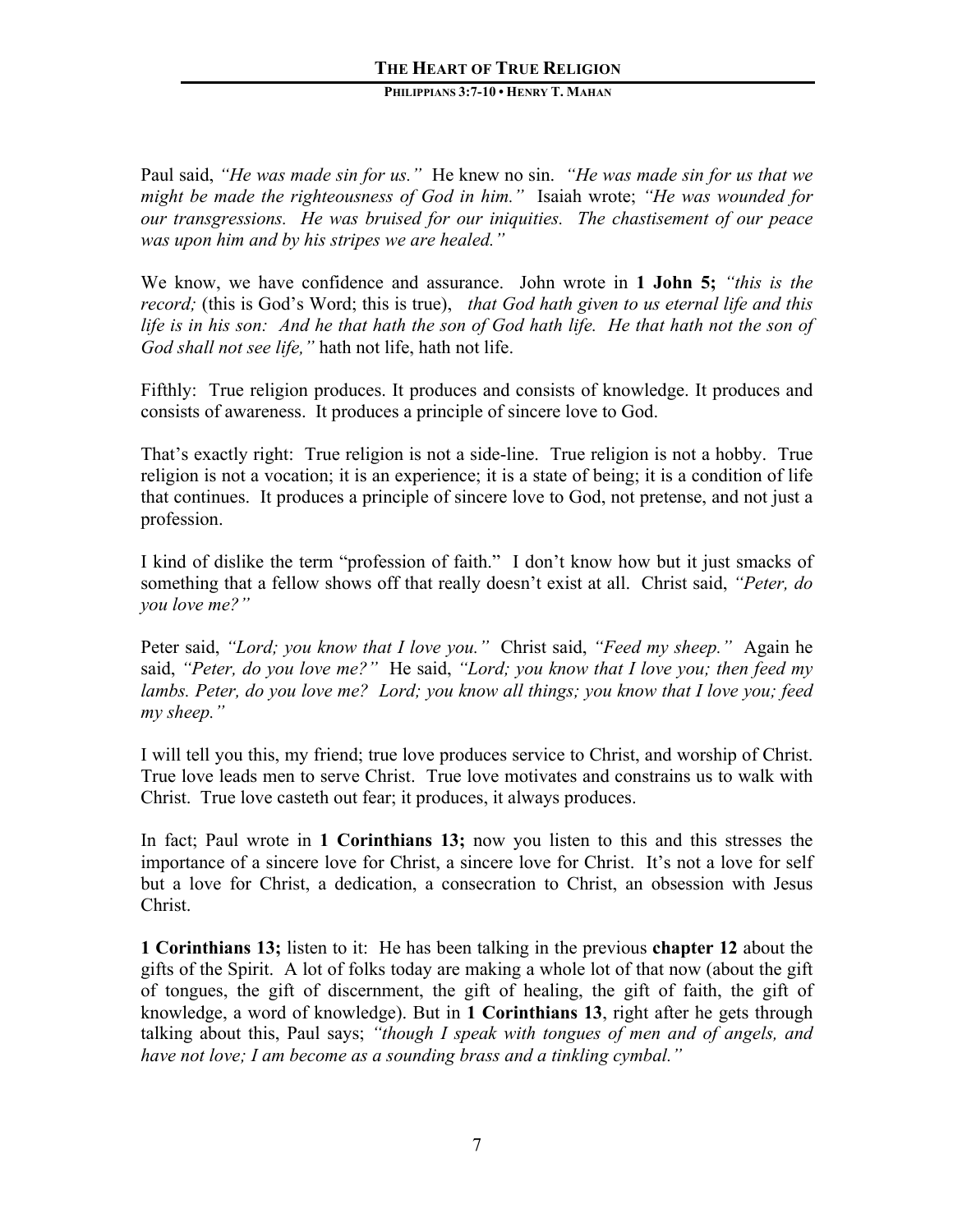#### **PHILIPPIANS 3:7-10 • HENRY T. MAHAN**

There is nothing emptier than a sounding brass. There is nothing more nerve-wracking and miserable than a tinkling cymbal and that is all we are. He said, *"Though we speak with these tongues, though we have these gifts; we are nothing; we are nothing but a sounding brass."*

*"Though I have the gift of prophecy and though I have the gift of faith and the knowledge and I understand all mysteries, and have not love; I am nothing*," Mr. Nothing, Mr. Nothing. That is what he is saying.

*"Though I bestow my goods to feed the poor*, (though I tithe my income, though I give my designated amount), *though I even give my body to be burned (*as a martyr for the principles of law and religion of which I stand) *and have not love; it profiteth me a big nothing."*

Now you think about that! So, this true religion is a heart experience, it is a heart relationship with the living God. It's not just pretense or profession, it is a heart condition. It produces a sincere love for the living God. It is sincere.

Sixthly: True religion makes the goodness and grace of God to me, to be the motive and model of my behavior and attitude toward others.

Have you ever seen anything like it in our day, the crookedness of religious people, the materialistic attitude of religious people, the bad spirit, the bigotry, and the prejudice?

They call the south the "Bible Belt" and you won't meet anymore bigotry, prejudice, or anything like that, anywhere, anymore, than in what they call the "Bible Belt." There is something wrong with this.

True religion produces, and it produces godliness and it produces grace. It makes the goodness and grace of God to be my motive and model and the spirit of my behavior toward others.

Listen to these verses: *"He that loveth not, knoweth not God. No man can hate his brother and love God;"* that is impossible. *"If any man say that I love God and hateth his brother, he is a liar and the truth is not in him."*

We are taught even to pray*, "*Forgive *us our sins as we forgive those who have sinned against us."* I am speaking on this next Sunday; *"be ye kind one to another, tenderhearted, forgiving one another as God for Christ's sake hath forgiven you."*

The motive and model of my behavior and my conduct and spirit toward other people depends upon my understanding of God's mercy to me.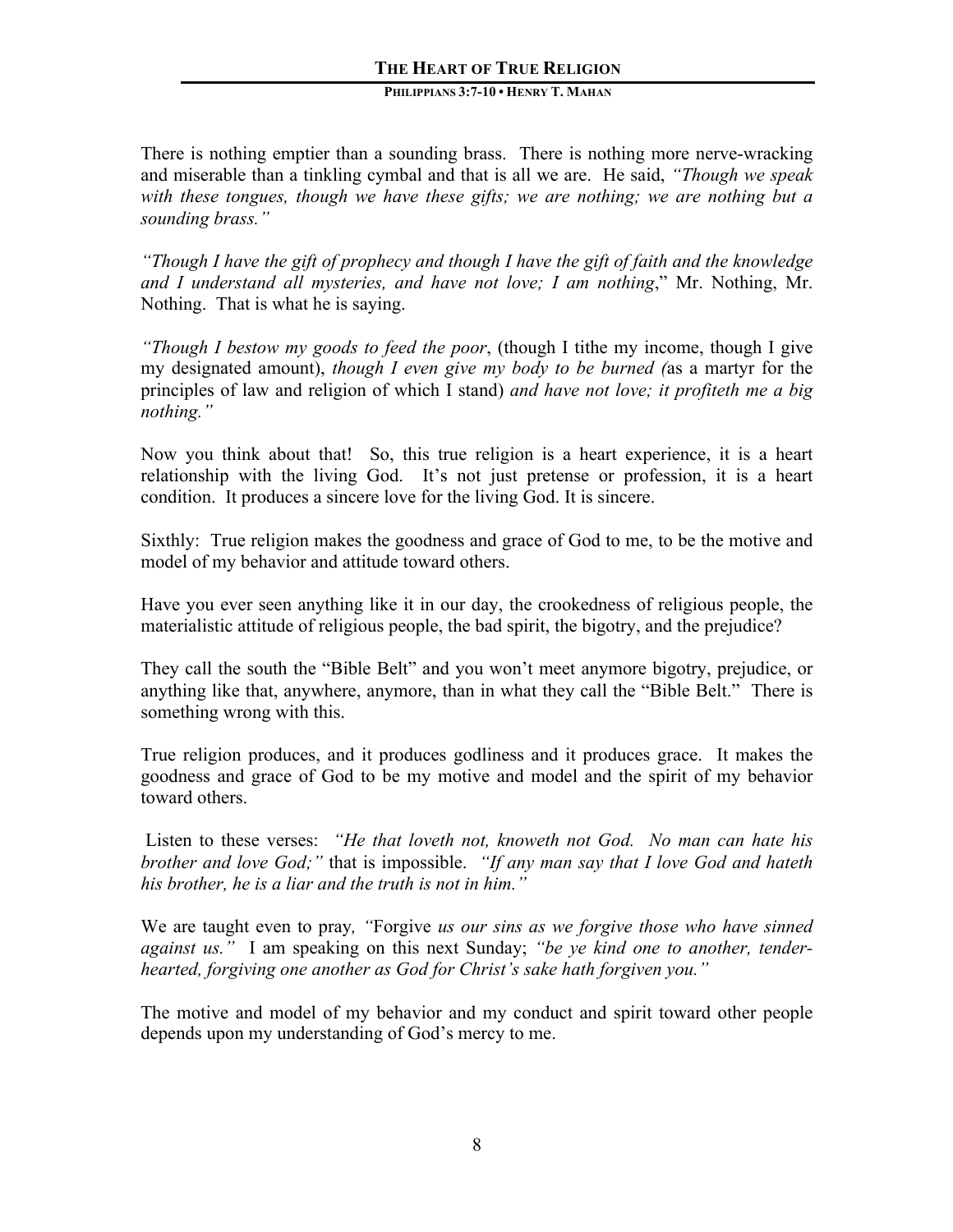### **PHILIPPIANS 3:7-10 • HENRY T. MAHAN**

Do I want to learn how to love? I will tell you where to learn how to love; go to Calvary; *"God so loved that he gave."* Do you want to know how to give? Go to Calvary; *"Father forgive them; they know not what they do."*

Do you want to learn how to be merciful? Go to Calvary; that is where mercy flowed from his very veins, from his pierced hands and feet.

Last of all: The goal of true religion, where I started this message, the very heart and substance of true religion is to *"win Christ and be found in him, to know Christ and the power of his resurrection."*

Paul said it; *"I count all things as loss,* (all of my religious heritage, all of my religious accomplishments, all of my religious laws, duties, ceremonies, and traditions. All of my religious theology and orthodoxy; *I count it but loss and rubbish and as nothing"* compared to that priceless privilege of knowing the Lord Jesus Christ.

In other words, he is saying; "I will give anything to know Christ. I will give up anything to know Christ. I will forfeit anything to know Christ. I will despise anything to know Christ. And being brought to a vital, saving, union, with Him; that is my goal and aim and object."

That is the very heart and essence and substance of true religion. Paul says "I renounce all earthly heritage; I renounce all worldly honor. I renounce all worldly possessions. I renounce all personal pride, merit, profession, and pretended piety, just to know Christ, and be found in him, just to win Christ."

This is the substance and heart of true religion. Is this my desire; I ask you today; is this your desire? If it is, our Lord promises; *"Blessed are they who hunger and thirst after righteousness; they shall be filled. Seek ye first the kingdom of God and his righteousness and these things will all be added to you."* 

I want to give you this in closing, some questions that I read from the writings of an old, faithful, minister of the Gospel, by the name of John Flavel; he asked these questions:

He was preaching along this line with a desire to know Christ, a desire to know Christ. He asked these six or seven questions; I can give them to you in the brief time that we have left. He asked this question:

First of all: Are my desires of Christ genuine and sincere, are they genuine and sincere?

He is the bread of life and I must have him. He is the water of life and I must have him. He is the door through which I must enter. He is the rock in a weary land. Is my desire for Christ genuine and sincere? Do I know that He is all things and I covet him?

Secondly: Are my desires for Christ honoring to him? Will they bring glory to him?